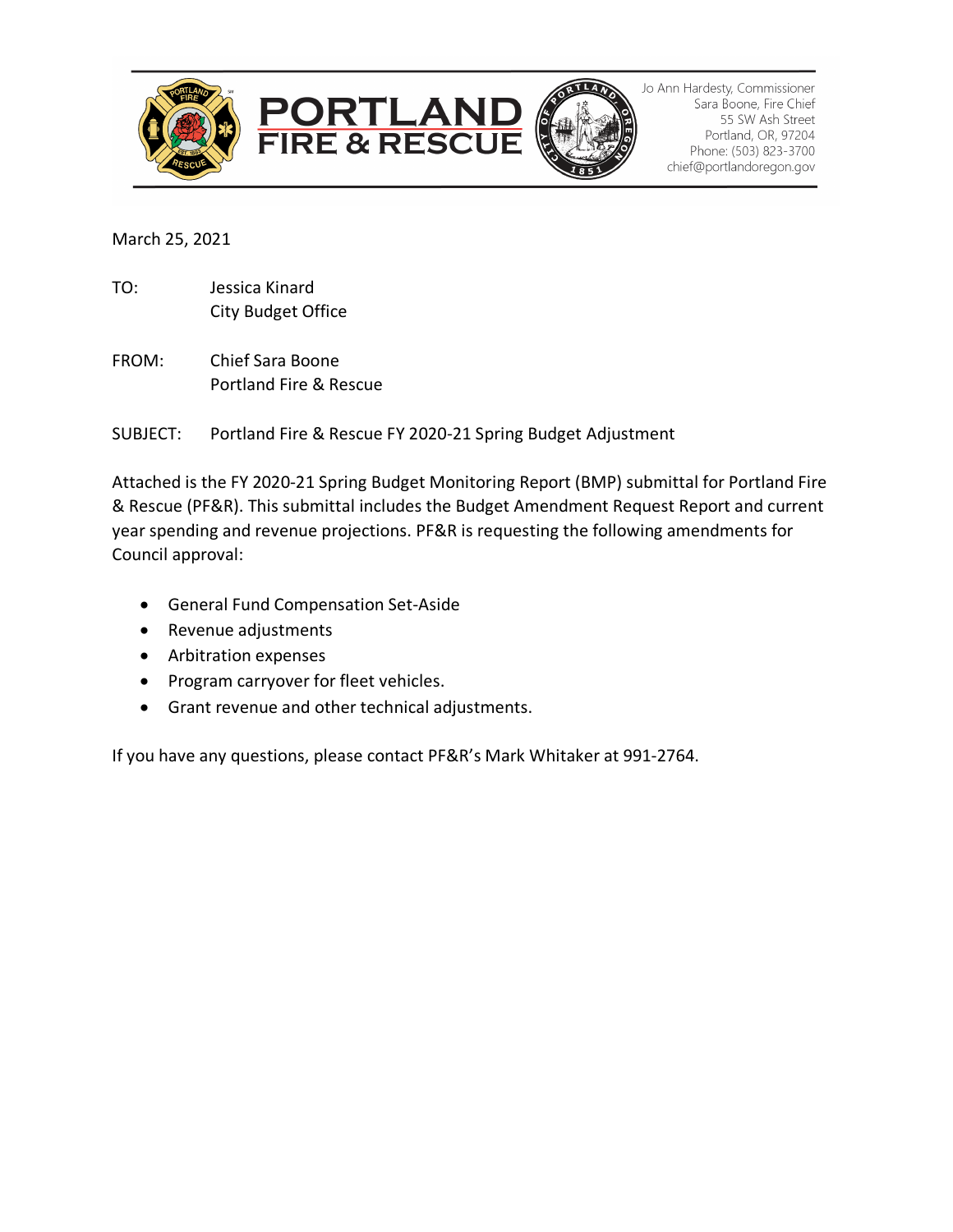## **FR - Portland Fire & Rescue DP Type Compensation Set-Aside**

## **Request Name:** 11714 -General Fund Compensation Set-Aside

### **Package Description**

The bureau is requesting \$517,000 from the compensation set-aside to help offset unexpected personnel expenditures in FY 2020-21. Without Spring BMP adjustments, PF&R is projected to overspend its revised personnel budget by approximately \$3.3 million. Wildfire responses, the City's bereavement leave policy, paid leave for the Families First Coronavirus Response Act (FFCRA), protests, COVID-19 cases and quarantines, and COVID-19 testing and vaccination efforts have all led to unbudgeted overtime expenses. PF&R also had a high number of retirements in FY 2020-21 resulting in roughly \$2.7 million in retirement payouts (above the \$1.5 million budgeted).

As noted in other decision packages, PF&R is expecting reimbursement from FEMA, the State of Oregon, and Multnomah County to cover many of these expenses. Additionally, PF&R has withheld external materials and services expenditures and capital outlay expenditures to remain within budget without requesting General Fund contingency.

#### **Service Impacts**

| <b>Account Name</b> |                            | 2020-21 SPRING Requested<br>Adi |
|---------------------|----------------------------|---------------------------------|
| Expense             | Personnel                  | 517,045                         |
| <b>Expense</b>      | Sum:                       | 517,045                         |
| <b>Account Name</b> |                            | 2020-21 SPRING Requested<br>Adj |
| Revenue             | General Fund Discretionary | 517,045                         |
| <b>Revenue</b>      | Sum:                       | 517,045                         |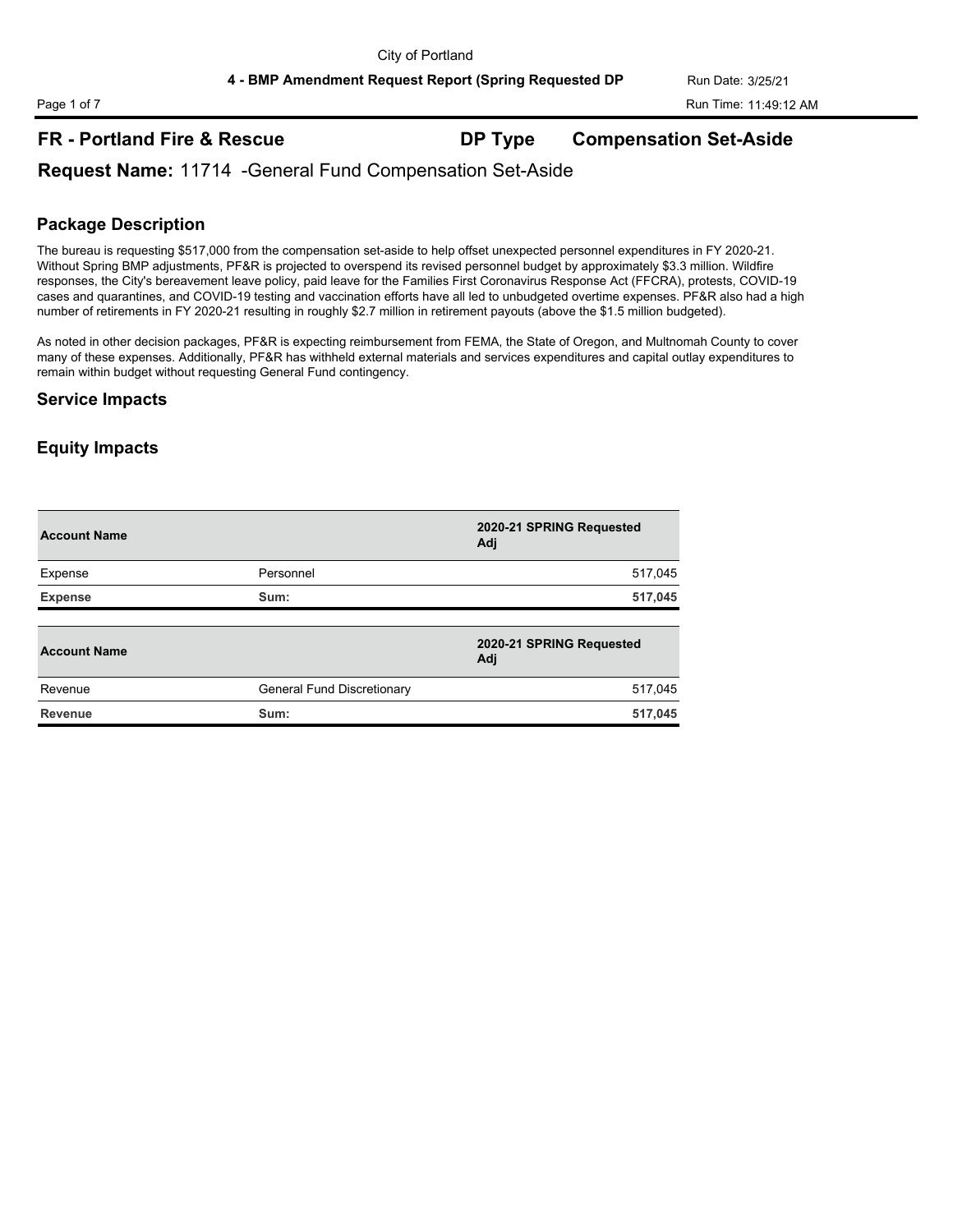## **FR - Portland Fire & Rescue DP Type Technical Adjustments**

**Request Name:** 11715 -Technical Adjustments

## **Package Description**

This is a technical adjustment to balance interagency agreements and align budgets within the appropriate functional areas.

## **Service Impacts**

| <b>Account Name</b> |                                        | 2020-21 SPRING Requested<br>Adj |
|---------------------|----------------------------------------|---------------------------------|
| Expense             | <b>External Materials and Services</b> | 321                             |
|                     | Internal Materials and Services        | $-321$                          |
|                     | Personnel                              | 0                               |
| <b>Expense</b>      | Sum:                                   | 0                               |
| <b>Account Name</b> |                                        | 2020-21 SPRING Requested<br>Adj |
| Revenue             | General Fund Discretionary             | 0                               |
|                     | Interagency Revenue                    | $\Omega$                        |
| <b>Revenue</b>      | Sum:                                   | 0                               |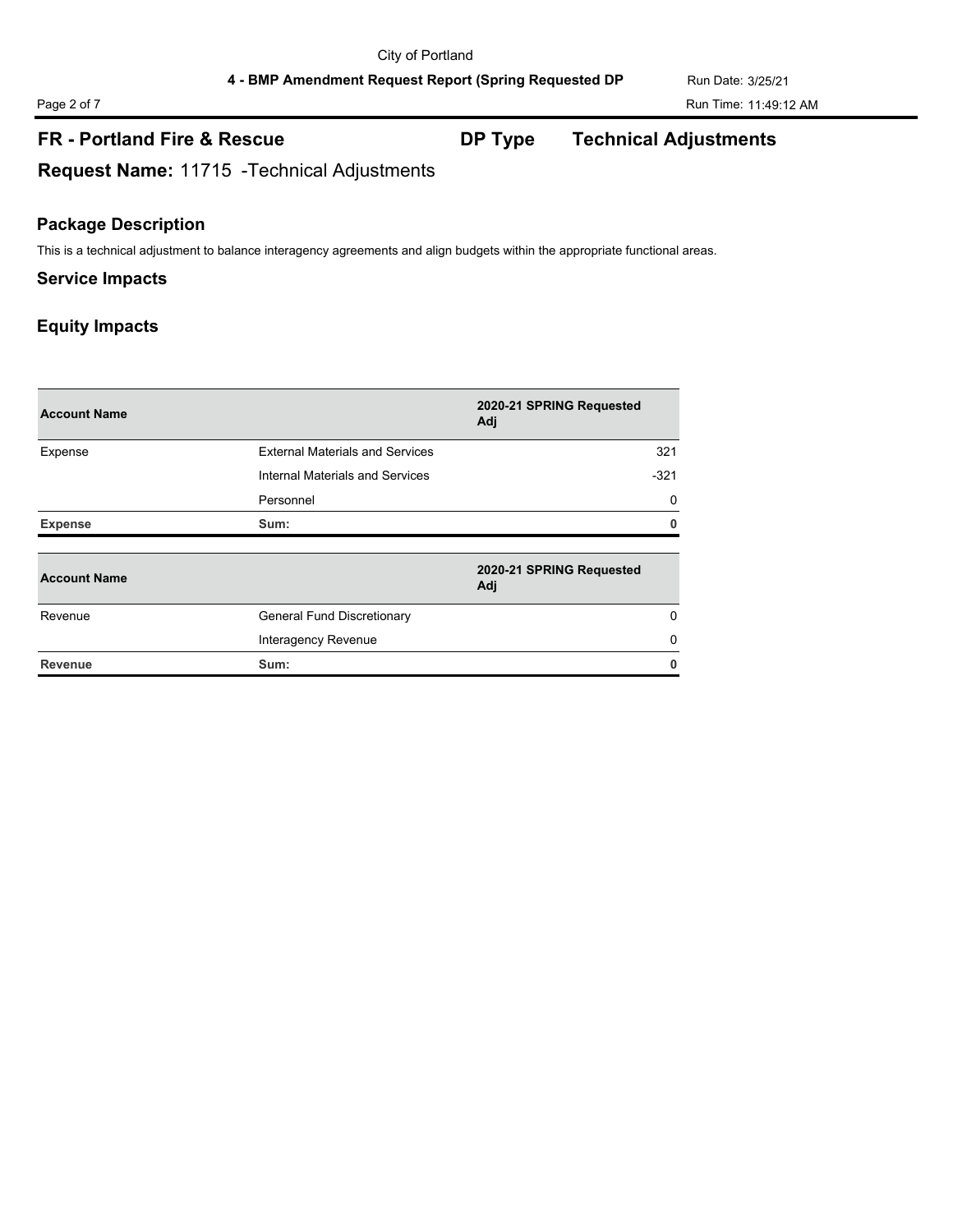## **FR - Portland Fire & Rescue DP Type New Revenue**

**Request Name:** 11747 -Revenue Adjustments

## **Package Description**

This package adjusts PF&R's revenue for a net increase of just over \$1 million. PF&R projects that Prevention revenue related to permits and code enforcement will end the year about \$1.1 million below the current budgeted amount. The ongoing effects of the pandemic have reduced new construction activity and business activity that the Fire Marshal's Office relies on for revenue. PF&R has held several Fire Inspector positions vacant to achieve savings due to the decline in revenue.

PF&R is also projecting to receive approximately \$1.5 million from the Oregon State Fire Marshal's Office as reimbursement for deployment to wildfires across the state this year. This reimbursement offsets the additional overtime from responding to those events.

The request also adjusts PF&R's interagency agreement with Fire & Police Disability & Retirement (FPDR) by \$500,000. FPDR reimburses PF&R for the bureau's payroll contributions to the Oregon Public Employees Retirement System (PERS) for sworn employees hired after 2006. Pension contribution costs and the associated reimbursement are higher than originally forecast because of PF&R's significant overtime this fiscal year.

#### **Service Impacts**

| <b>Account Name</b> |                             | 2020-21 SPRING Requested<br>Adj |
|---------------------|-----------------------------|---------------------------------|
| Expense             | Personnel                   | 1,017,000                       |
| <b>Expense</b>      | Sum:                        | 1,017,000                       |
| <b>Account Name</b> |                             | 2020-21 SPRING Requested<br>Adj |
| Revenue             | <b>Charges for Services</b> | $-590,000$                      |
|                     | Interagency Revenue         | 500,000                         |
|                     | Intergovernmental           | 1,627,000                       |
|                     | Licenses & Permits          | $-520,000$                      |
| Revenue             | Sum:                        | 1,017,000                       |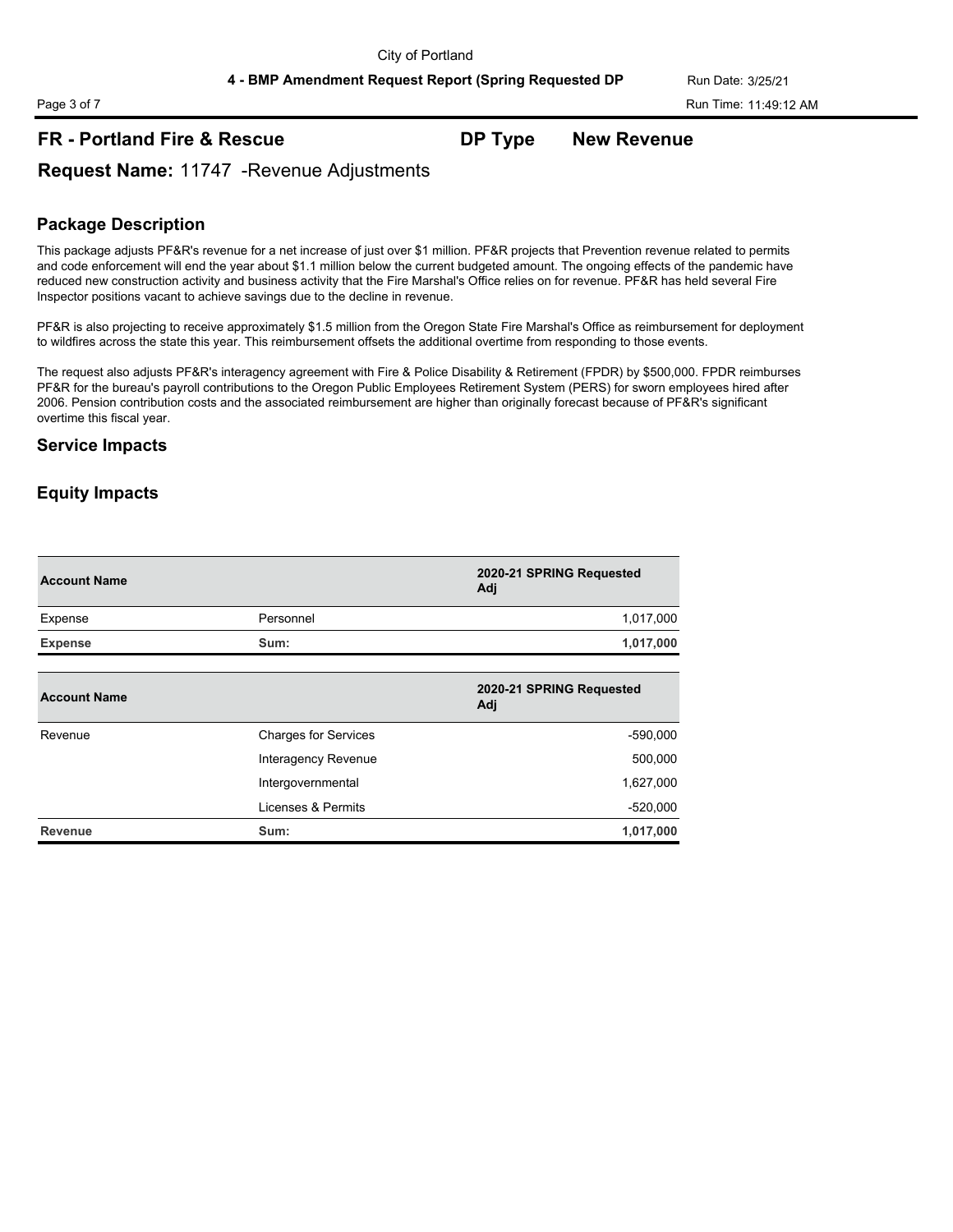# Page 4 of 7 Run Time: 11:49:12 AM

## **FR - Portland Fire & Rescue DP Type GF Program Carryover**

**Request Name:** 11748 -PSR Fleet Carryover

### **Package Description**

This request is to carryover one-time funds budgeted in FY 2020-21 for Portland Street Response to purchase vans. CityFleet does not expect to deliver and bill for the vans until FY 2021-22.

## **Service Impacts**

| <b>Account Name</b> |                                        | 2020-21 SPRING Requested<br>Adi |
|---------------------|----------------------------------------|---------------------------------|
| Expense             | <b>External Materials and Services</b> | $-72,565$                       |
| <b>Expense</b>      | Sum:                                   | $-72,565$                       |
| <b>Account Name</b> |                                        | 2020-21 SPRING Requested<br>Adj |
| Revenue             | General Fund Discretionary             | $-72,565$                       |
| Revenue             | Sum:                                   | $-72,565$                       |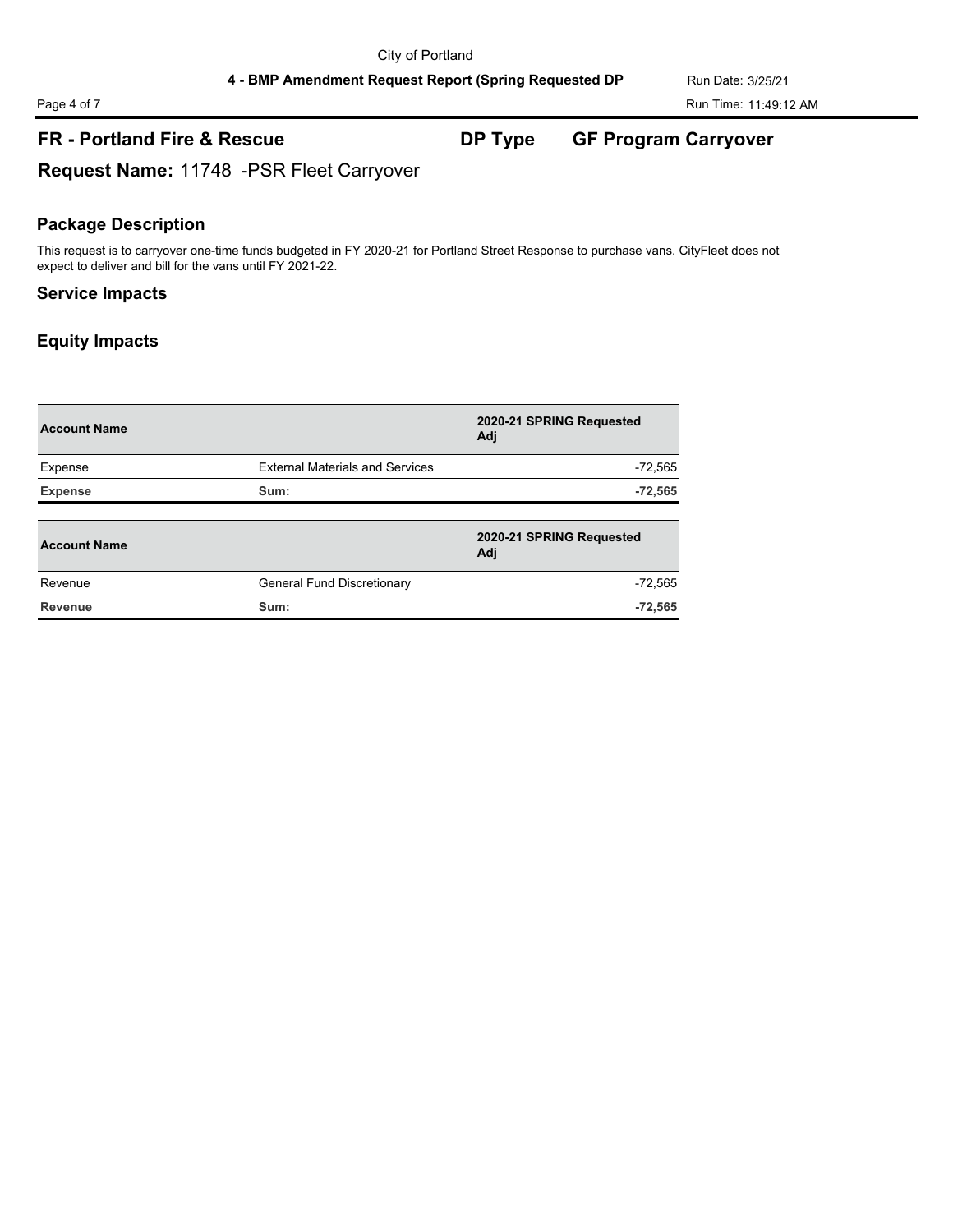# Page 5 of 7 Run Time: 11:49:12 AM

## **FR - Portland Fire & Rescue DP Type New GF Request**

**Request Name:** 11749 -Arbitration Expense

## **Package Description**

PF&R is expected to incur costs for outside counsel to support arbitration between the City and PFFA regarding IAP contributions. The City Attorney estimates expenses of \$50,000.

### **Service Impacts**

| <b>Account Name</b> |                                        | 2020-21 SPRING Requested<br>Adj |
|---------------------|----------------------------------------|---------------------------------|
| Expense             | <b>External Materials and Services</b> | 50,000                          |
| <b>Expense</b>      | Sum:                                   | 50,000                          |
| <b>Account Name</b> |                                        | 2020-21 SPRING Requested<br>Adj |
| Revenue             | General Fund Discretionary             | 50,000                          |
| Revenue             | Sum:                                   | 50,000                          |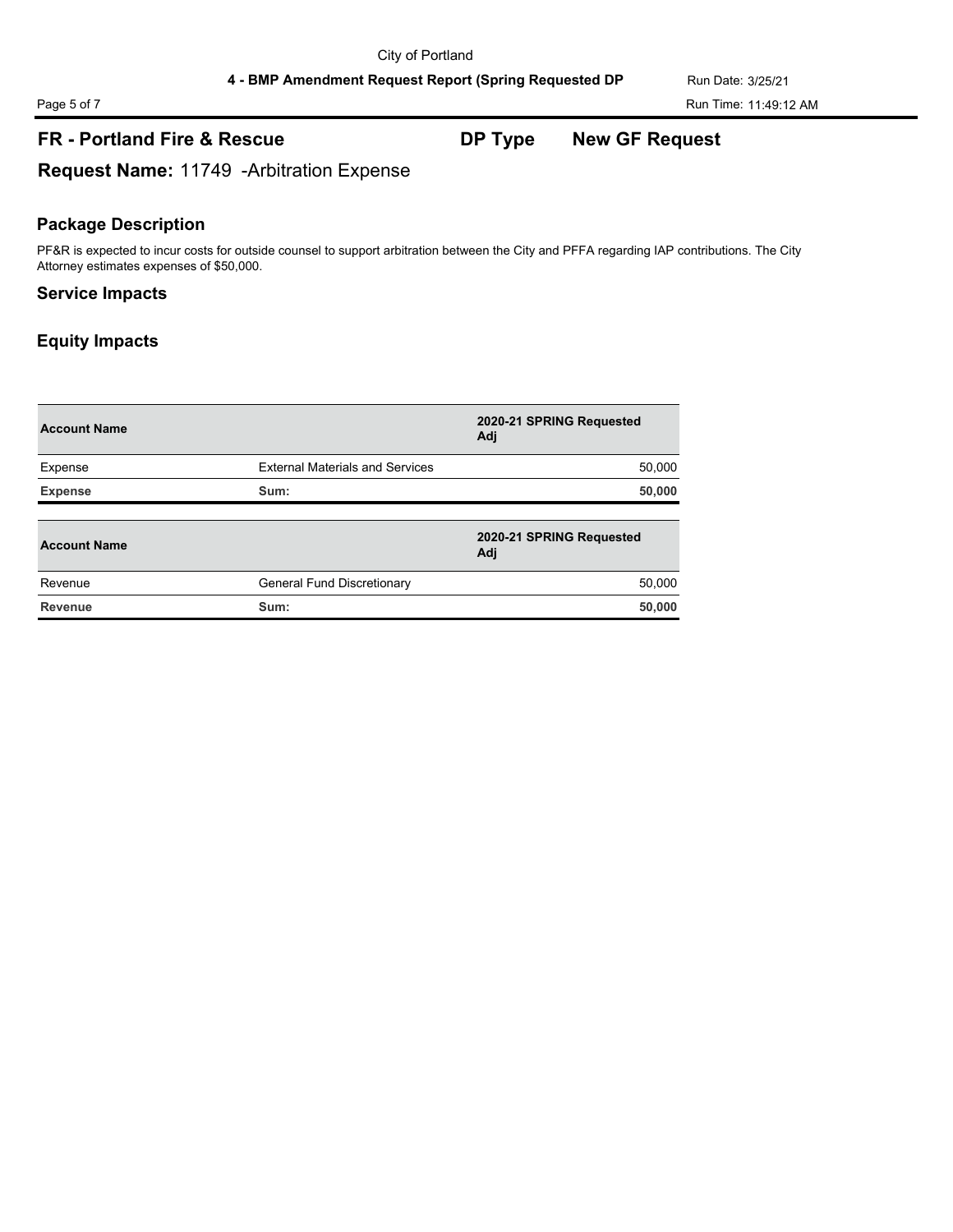## **FR - Portland Fire & Rescue DP Type Technical Adjustments**

**Request Name:** 11754 -Personnel Adjustments

## **Package Description**

This package consists of technical adjustments to align budget and expenses by major object category. The bureau has deferred expenses in certain categories of information technology, facilities, equipment, and apparatus to accommodate unexpected overtime and retirement costs.

## **Service Impacts**

| <b>Account Name</b> |                                        | 2020-21 SPRING Requested<br>Adj |
|---------------------|----------------------------------------|---------------------------------|
| Expense             | Capital Outlay                         | $-100,000$                      |
|                     | <b>External Materials and Services</b> | $-935,560$                      |
|                     | Personnel                              | 1,035,560                       |
| <b>Expense</b>      | Sum:                                   | $\mathbf{0}$                    |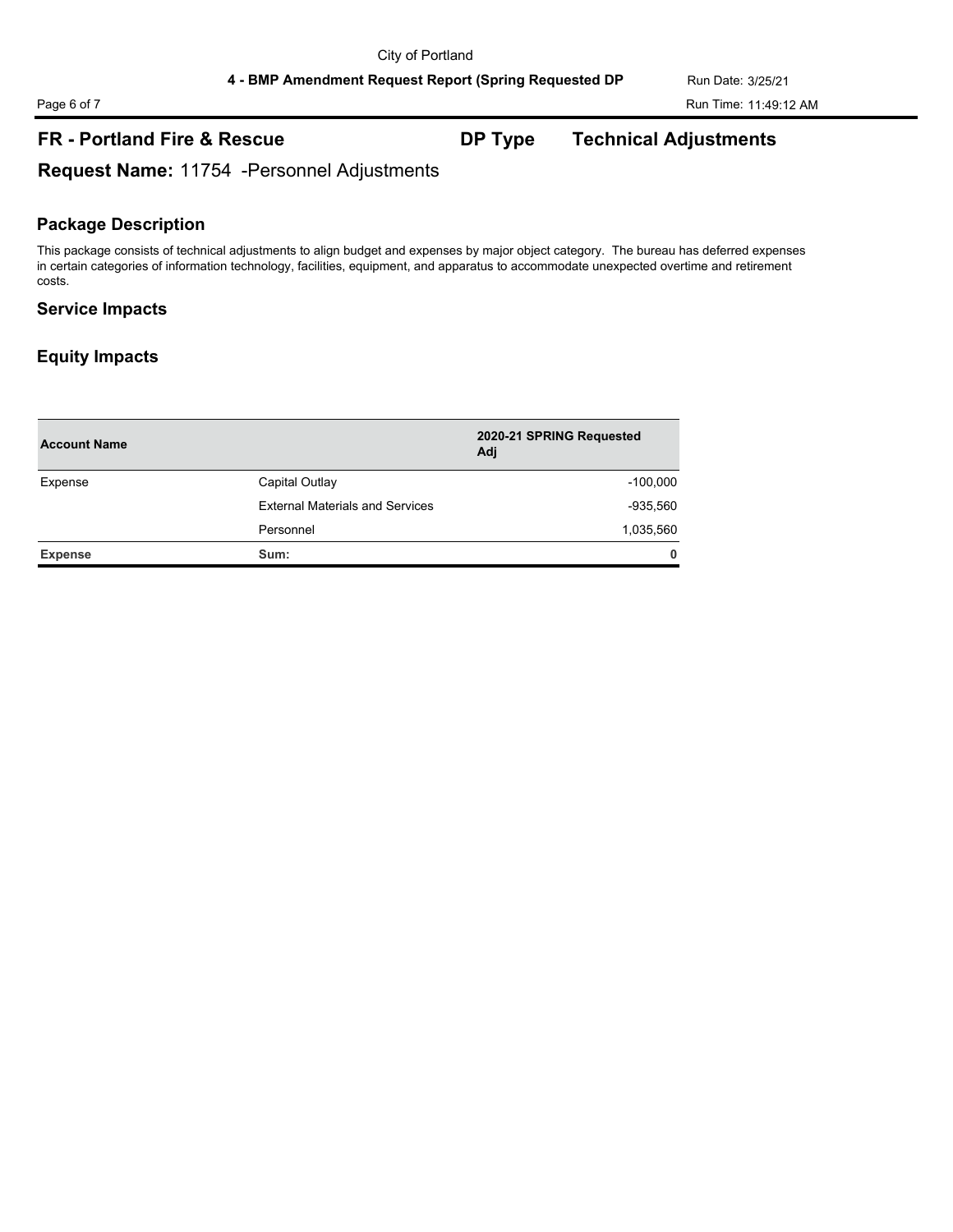## **FR - Portland Fire & Rescue DP Type New Revenue**

**Request Name:** 11762 -Grant Adjustments

## **Package Description**

This package adjusts PF&R's grant revenue. PF&R is expecting approximately \$1.6 million in reimbursement for COVID-related expenses from FEMA Public Assistance or Multnomah County.

### **Service Impacts**

| <b>Account Name</b> |                                        | 2020-21 SPRING Requested<br>Adj |
|---------------------|----------------------------------------|---------------------------------|
| Expense             | <b>External Materials and Services</b> | 631,000                         |
|                     | Personnel                              | 945,000                         |
| <b>Expense</b>      | Sum:                                   | 1,576,000                       |
| <b>Account Name</b> |                                        | 2020-21 SPRING Requested<br>Adj |
| Revenue             | Intergovernmental                      | 1,576,000                       |
| <b>Revenue</b>      | Sum:                                   | 1,576,000                       |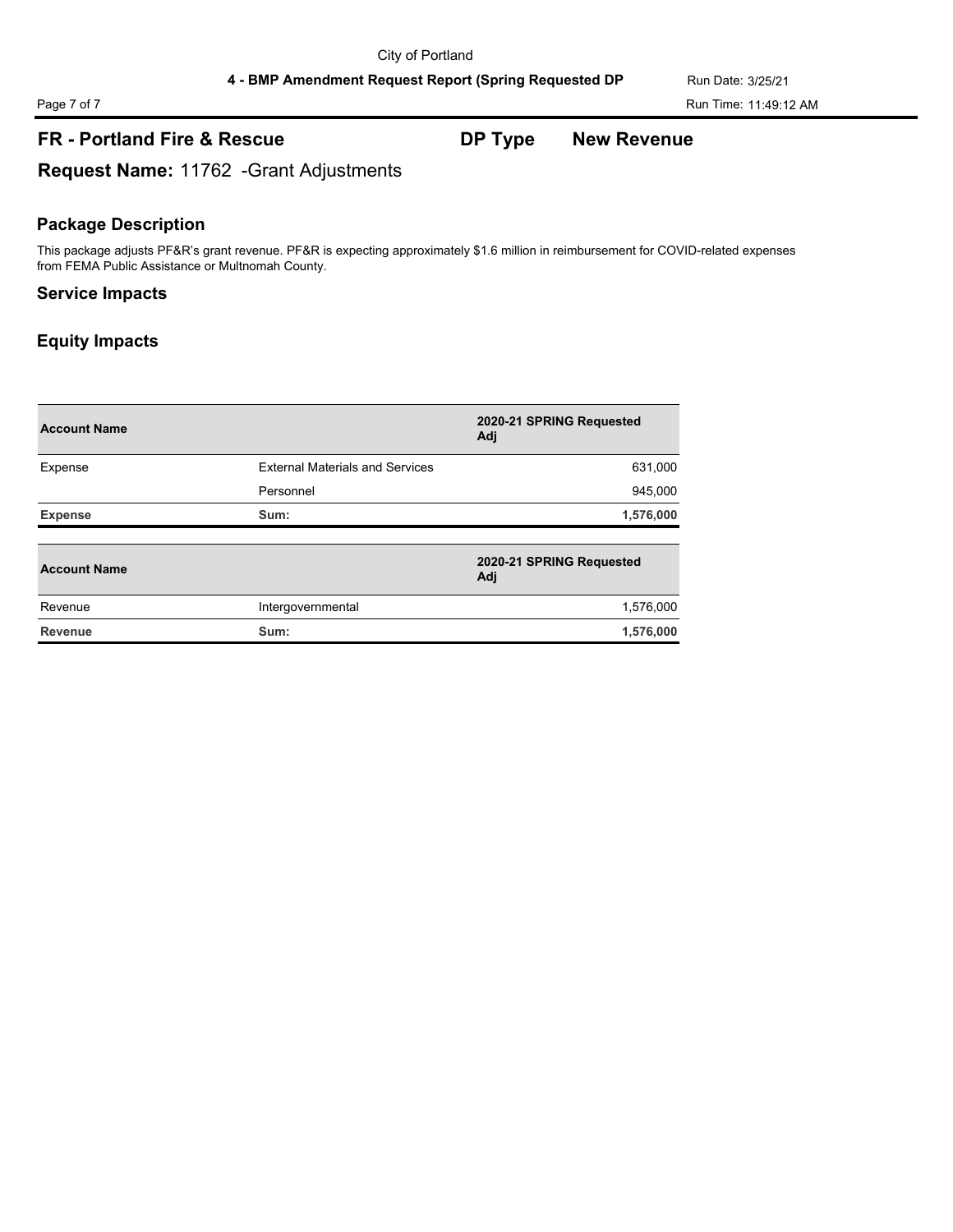## **Portland Fire & Rescue - Fund 100**

| <b>Major Object</b>                    | <b>2020-21 SPRING</b><br><b>Requested Total</b> | 2020-21 February<br><b>Actuals YTD</b> | <b>2020-21 SPRING</b><br>Projection | % Projected Actuals<br>to Requested Total |  |
|----------------------------------------|-------------------------------------------------|----------------------------------------|-------------------------------------|-------------------------------------------|--|
| Capital Outlay                         | \$1,310,016                                     | \$124.411                              | \$860,000                           | 66%                                       |  |
| <b>External Materials and Services</b> | \$7,703,756                                     | \$3,994,142                            | \$7,150,000                         | 93%                                       |  |
| Fund Transfers - Expense               | \$0                                             | \$0                                    | \$0                                 |                                           |  |
| Internal Materials and Services        | \$7,472,415                                     | \$4,584,525                            | \$7,140,000                         | 96%                                       |  |
| Personnel                              | \$119,700,000                                   | \$81,928,742                           | \$119,700,000                       | 100%                                      |  |
| Sum:                                   | \$136,186,187                                   | \$90,631,820                           | \$134,850,000                       | 99%                                       |  |
| <b>Major Object</b>                    | <b>2020-21 SPRING</b><br><b>Requested Total</b> | 2020-21 February<br><b>Actuals YTD</b> | 2020-21 SPRING<br>Projection        | % Projected Actuals<br>to Requested Total |  |
| <b>Charges for Services</b>            | \$1,648,000                                     | \$1,114,265                            | \$1,648,000                         | 100%                                      |  |
| <b>General Fund Discretionary</b>      | \$118,482,059                                   | \$0                                    | \$118,482,059                       | 100%                                      |  |
| General Fund Overhead                  | \$84.660                                        | \$0                                    | \$84,660                            | 100%                                      |  |
| Interagency Revenue                    | \$10,984,468                                    | \$2,899,640                            | \$10,200,000                        | 93%                                       |  |
| Intergovernmental                      | \$2,797,000                                     | \$672,584                              | \$2,797,000                         | 100%                                      |  |
| Licenses & Permits                     | \$1,985,000                                     | \$1,288,824                            | \$1,985,000                         | 100%                                      |  |
| <b>Miscellaneous</b>                   | \$205,000                                       | \$148,310                              | \$200,000                           | 98%                                       |  |
| Sum:                                   | \$136,186,187                                   | \$6,123,623                            | \$135,396,719                       | 99%                                       |  |

#### **Revenue Discussion**

PF&R's two main revenue sources are Plan Review/Permits revenue and Code Enforcement fee revenue. The Spring BMP adjusts budgeted revenue for these sources downward by \$1.1 million due to the ongoing effects of COVID-19 on local economic activity and PF&R operations.

Intergovernmental revenue has been adjusted to reflect an additional \$1.5 million in reimbursement from the State of Oregon for PF&R's wildfire deployment expenses.

#### **Revenue Risks**

The risk of steeper declines in permit and fee revenue is low. Collections have been consistent throughout the year and there is potential for activity to increase as the economy recovers into the summer.

PF&R has increased its interagency agreement with FPDR by \$500,000 to account for the higher-than-expected overtime so far this year and to provide a cushion in case of additional unexpected overtime for sworn personnel during the remainder of the year. In the event that overtime levels remain normal, PF&R will not realize the full additional \$500,000 in FPDR reimbursement.

#### **Expenditure Discussion**

Wildfire responses, the City's bereavement leave policy, paid leave for the Families First Coronavirus Response Act (FFCRA), protests, COVID-19 cases and quarantines, and COVID-19 testing and vaccination efforts have all led to unbudgeted overtime expenses. PF&R also had a high number of retirements in FY 2020-21. PF&R has requested the compensation set-aside and made several other adjustments in the Spring BMP to recognize the growth in personnel expenditures above the bureau's original budget. With these adjustments, PF&R's personnel services expenditures are expected be within budget.

PF&R is projecting expenditures in other major categories to be at or below budgeted levels.

#### **Expenditure Risks**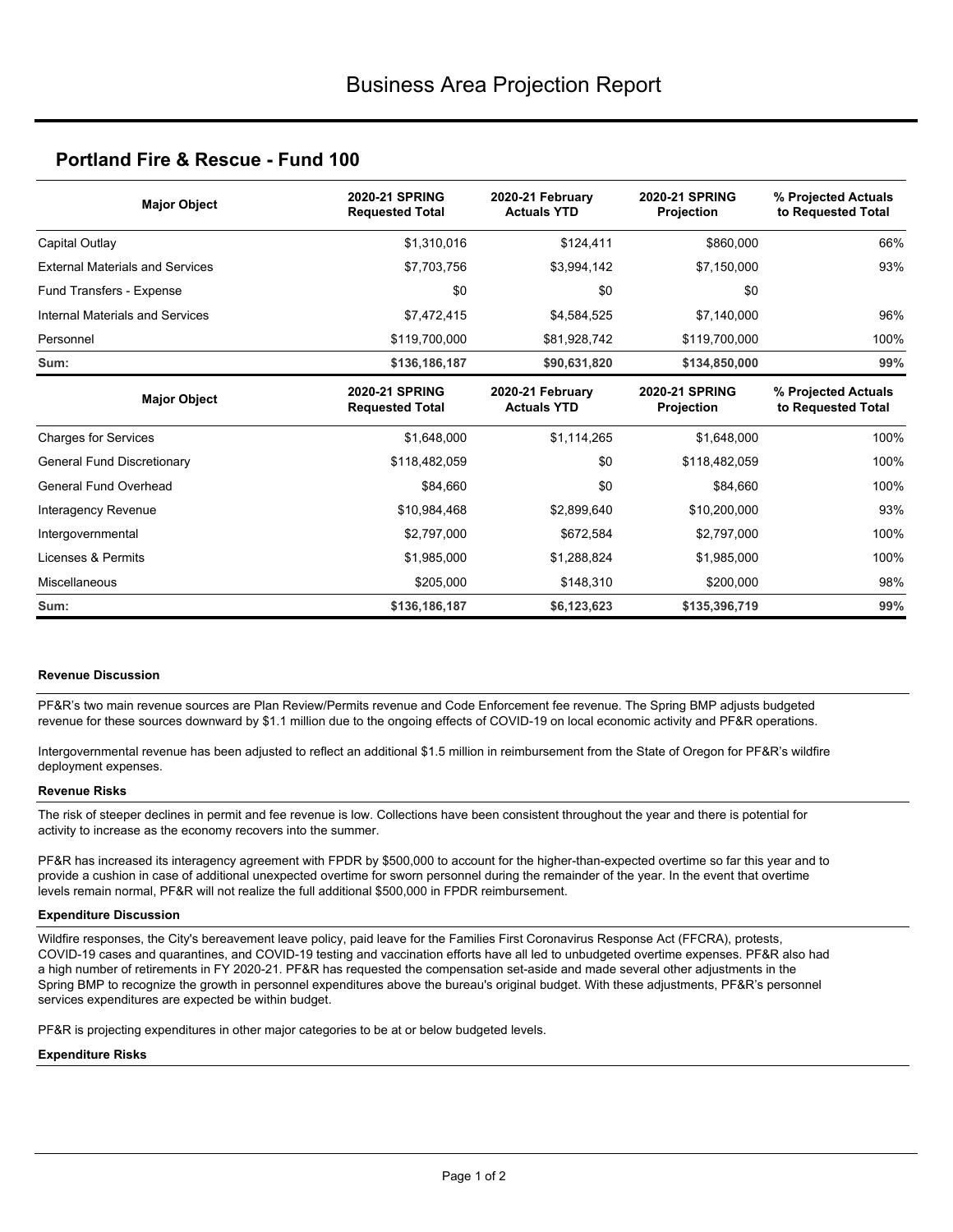PF&R is moving roughly \$1.6 million in personnel and external materials and services expenses related to COVID-19 out of the General Fund and into grant funds under the expectation that those expenses will be reimbursed by FEMA Public Assistance or Multnomah County. There is a small risk that certain expenses will be deemed ineligible by FEMA resulting in additional expenses for the General Fund that exceed PF&R's budget. We have already conservatively budgeted that only 85% of eligible expenses will be approved, so we believe the risk is low.

Additional unexpected events that result in overtime are also a risk to PF&R's personnel expenditures. Expenses related to wildfires and COVID-19, however, are generally reimbursable.

#### **Other Notes**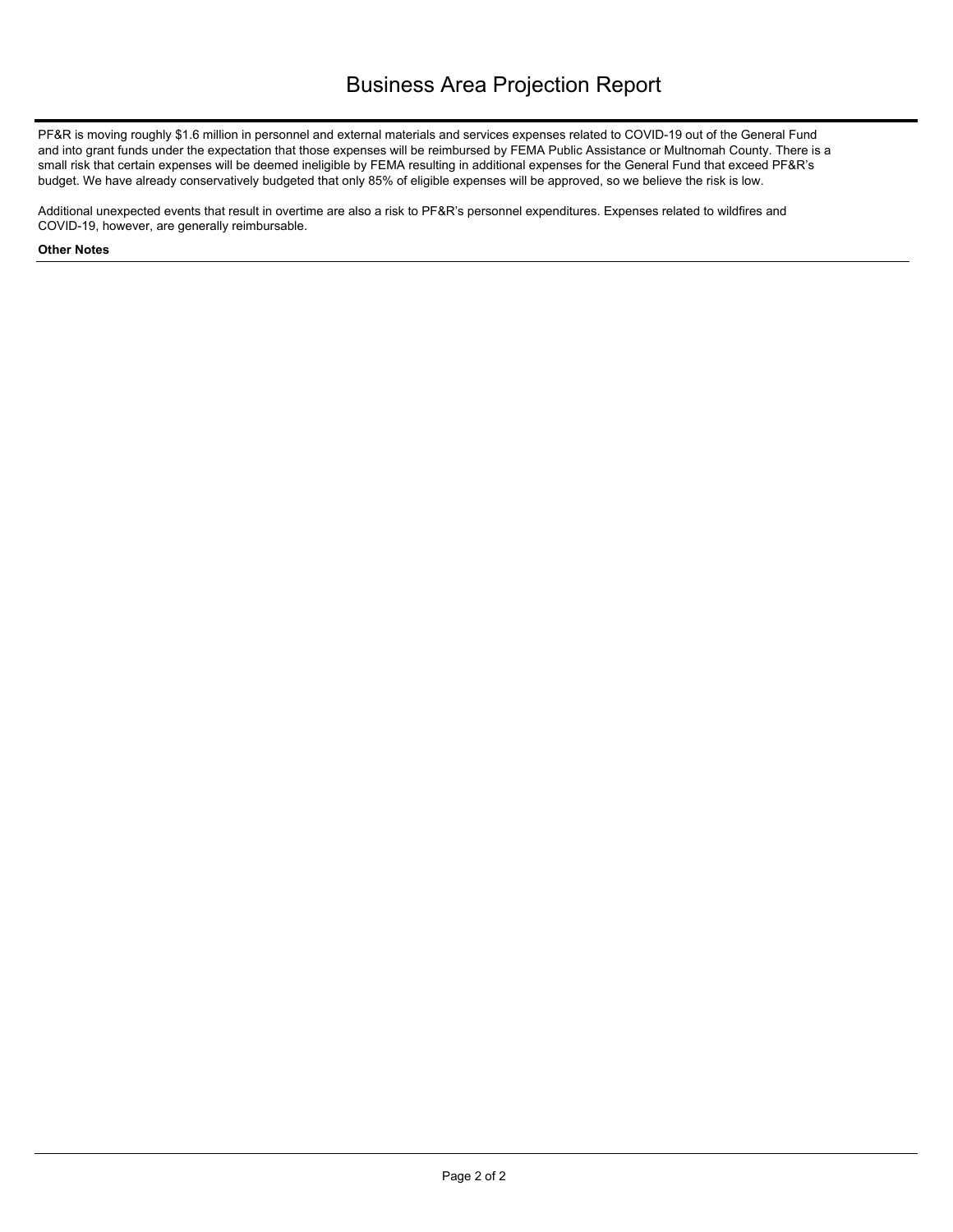## **Portland Fire & Rescue - Fund 217**

| <b>Major Object</b>                    | <b>2020-21 SPRING</b><br><b>Requested Total</b> | 2020-21 February<br><b>Actuals YTD</b>                                               |             | % Projected Actuals<br>to Requested Total |  |
|----------------------------------------|-------------------------------------------------|--------------------------------------------------------------------------------------|-------------|-------------------------------------------|--|
| Capital Outlay                         | \$1,167,544                                     | \$0                                                                                  | \$0         |                                           |  |
| <b>External Materials and Services</b> | \$1,608,092                                     | \$7,940                                                                              | \$981,000   | 61%                                       |  |
| Personnel                              | \$1,155,967                                     | \$54,660                                                                             | \$1,100,000 | 95%                                       |  |
| Sum:                                   | \$3,931,603                                     | \$62,600                                                                             | \$2,081,000 | 53%                                       |  |
| <b>Major Object</b>                    | <b>2020-21 SPRING</b><br><b>Requested Total</b> | <b>2020-21 SPRING</b><br>2020-21 February<br><b>Actuals YTD</b><br><b>Projection</b> |             | % Projected Actuals<br>to Requested Total |  |
| Intergovernmental                      | \$3,931,603                                     | \$337.566                                                                            | \$2.081.000 | 53%                                       |  |
| Sum:                                   | \$3,931,603                                     | \$337,566                                                                            | \$2,081,000 | 53%                                       |  |

#### **Revenue Discussion**

PF&R is expecting approximately \$1.6 million in reimbursement for COVID-related expenses from FEMA Public Assistance or Multnomah County.

The bureau also continues to manage several federal grants for COVID-related PPE, technical rescue training, source capture exhaust systems in stations, and a staffing and deployment study. Many of these grant expenditures will carryover into FY 2021-22.

#### **Revenue Risks**

There is a small risk that certain expenses will be deemed ineligible by FEMA resulting in additional expenses for the General Fund that exceed PF&R's budget. We have already conservatively budgeted that only 85% of eligible expenses will be approved, so we believe the risk is low.

#### **Expenditure Discussion**

PF&R is seeking reimbursement for the following expenditures: overtime backfill for emergency operation personnel on leave due to COVID-19 or quarantine protocols; overtime for contract tracing and COVID testing of PF&R employees; overtime for COVID testing and vaccination of City employees and the public; materials expenses for PPE and other equipment necessary to ensure the safety of PF&R's first responders.

The majority of PF&R's grant expenditures for the source capture exhaust system and the staffing and deployment study will likely occur in FY 2021-22 as more of the projects are implemented.

#### **Expenditure Risks**

PF&R is starting vaccination clinics for the public this month. The estimated costs for these clinics through the end of the year is imprecise, but all costs should be reimbursable.

#### **Other Notes**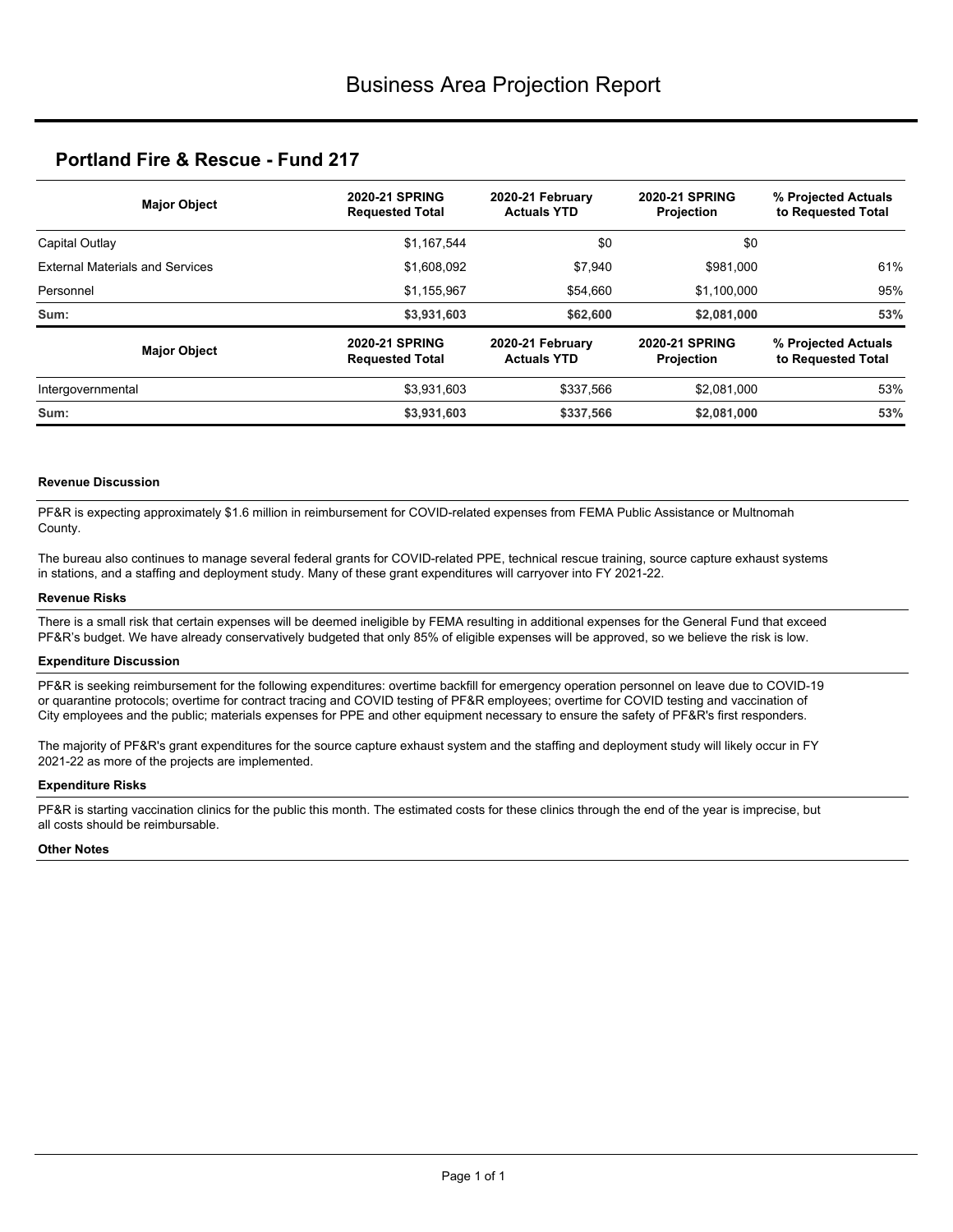## **Portland Fire & Rescue**

| <b>CIP Program Name</b> | 2019-20<br><b>Adopted</b><br><b>Budget</b> | 2019-20<br><b>Revised</b><br><b>Budget</b> | 2019-20<br><b>Actuals</b> | <b>PY</b><br>Variance | <b>PY Percent</b><br>of Actuals<br>to Revised | 2020-21<br><b>Adopted</b><br><b>Budget</b> | 2020-21<br><b>SPRING</b><br><b>Requested</b><br>Total | 2020-21<br><b>February</b><br><b>Actuals</b><br>YTD | <b>Spring</b><br>Reg. to<br><b>Adopted</b><br>Variance | <b>Spring</b><br>Reg. to<br>Adopted %<br>Variance |
|-------------------------|--------------------------------------------|--------------------------------------------|---------------------------|-----------------------|-----------------------------------------------|--------------------------------------------|-------------------------------------------------------|-----------------------------------------------------|--------------------------------------------------------|---------------------------------------------------|
| Apparatus               | 0                                          | $\mathbf{0}$                               | 725,418                   | 725,418               |                                               | 2,350,000                                  | 529,300                                               | 56,284                                              | $-1,820,700$                                           | $-343.98%$                                        |
| Equipment               | 0                                          | 0                                          | 306,808                   | 306,808               |                                               | 557,000                                    | 427,000                                               | 25,565                                              | $-130,000$                                             | $-30.44%$                                         |
| <b>Facilities</b>       | 0                                          | $\mathbf 0$                                | 345,393                   | 345,393               |                                               | 475,000                                    | 1,942,544                                             | 68,976                                              | ,467,544                                               | 75.55%                                            |
| Safety                  | 1,807,000                                  | ,500,000                                   | 42,224                    | $-1,457,776$          | 2.81%                                         | 25,000                                     | 25,000                                                | 66,448                                              | 0                                                      | 0%                                                |
| Technology              | 0                                          | 0                                          | 0                         | 0                     |                                               | 11,000                                     | 11,000                                                | 11,000                                              | 0                                                      | $0\%$                                             |
| Sum:                    | 1,807,000                                  | 1,500,000                                  | 1,419,844                 | $-80,156$             | $-5.34%$                                      | 3,418,000                                  | 2,934,844                                             | 228,273.06                                          | $-483, 156$                                            |                                                   |

## **Current Year Variance Description**

Apparatus: PF&R has \$529,300 budgeted for apparatus replacement and outfitting, after a substantial one-time budget reduction in the fall to meet the City's reduction targets. So far this fiscal year, PF&R has spent \$56,284 on outfitting. The bureau is awaiting delivery of two brush units and a water tender. Payment due upon receipt of these apparatus is approximately \$323,000.

Equipment: PF&R budgeted for \$80,000 in firefighting tool replacement, \$37,000 in fitness equipment replacement, \$60,000 in medical equipment replacement, and \$250,000 in turnout replacement. PF&R has purchased \$5,555 in firefighter tools and \$15,010 in exercise equipment. The bureau purchased \$171,498 in turnouts this fiscal year which does not currently show on this status report. PF&R will assign a project code to the turnout purchase to allocate it to the capital equipment category. In the Spring BMP, PF&R has proposed to move \$200,000 in General Fund budget authority from this category to assist with the shortfall in its personnel budget.